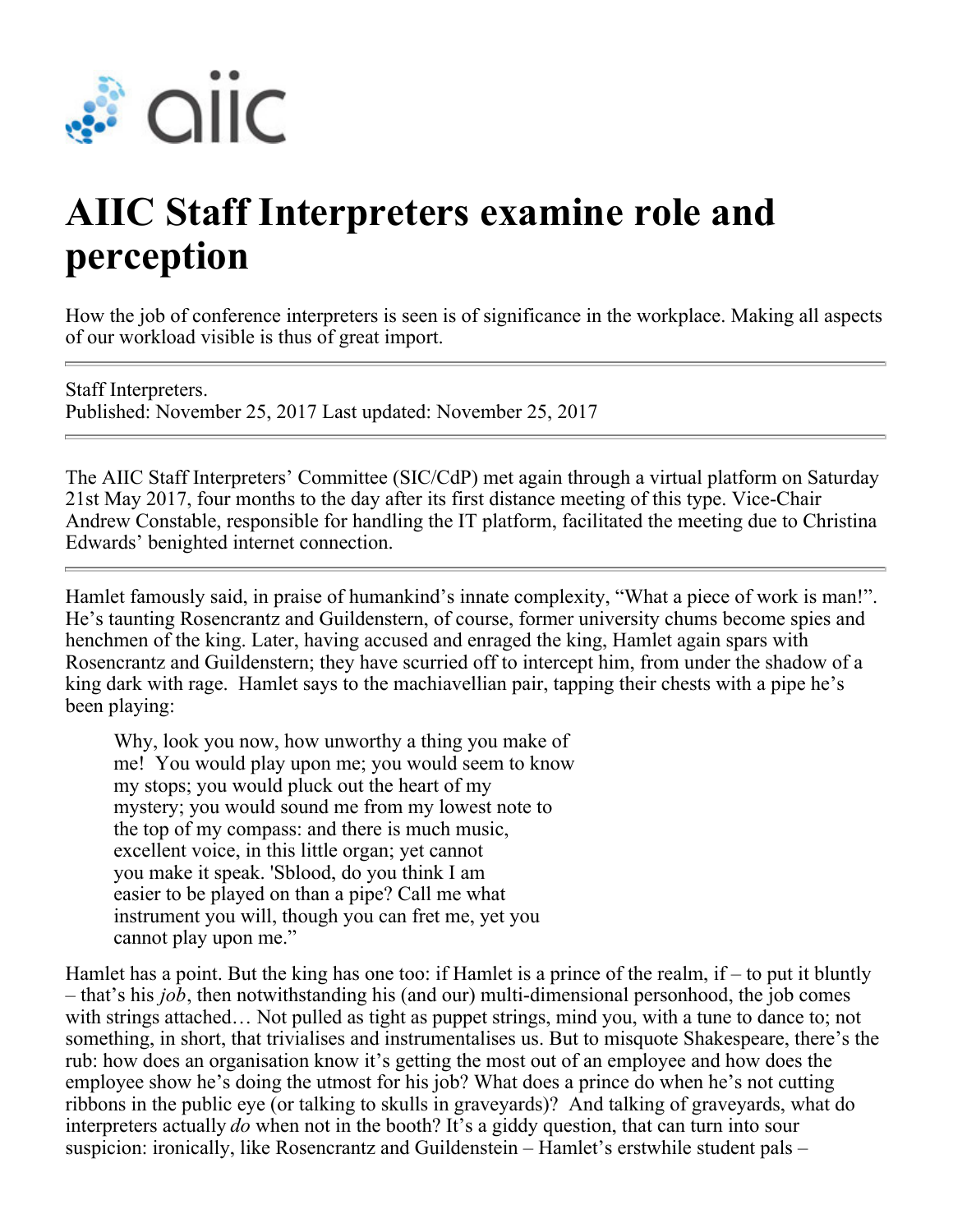non-interpreter colleagues may become disgruntled instruments of the powers that be, suspicious of perceived interpreter freedoms in the workplace, even though the organisation itself may in fact understand and have adapted to the interpreter's role. But as judges will often have it, justice must be seen to be done. So who needs to see? See what, and why?

Colleagues reported on statistical dashboards, clocked up by booth overtime and lengthy travel. Although not assigned to a meeting, interpreters could then waive them like white flags, to prove they'd done their dues; interpreters or their head of service, for that matter, glimpsed in the sweep of the auditor spotlight, lit up in the institutional dark.

Other colleagues translate when not interpreting. Other organisations provide HR-style training – harrassment in the workplace, abuse of authority – which features in interpreter "utilisation factor" calculations. Resources permitting, colleagues can volunteer outreach or terminology projects; others are shoehorned into them through a job description's "other duties".

But indications suggest that some brazen organisations would simply guffaw at Hamlet's pipe-playing accusation. Pipes cost less than human beings, you know, and when times are hard, so too becomes the face of management: with the price of a pipe, you could buy more security. Or perhaps a car.

And so it goes.

At one institution there were (unfounded) complaints about interpretation quality. Ironically, when sounding out interpretation users about the service they received, about how its quality could be unwittingly impaired, talking met with dubious results. Questionnaires were better. Manichean numbers, like black and white notes on a musical score, apparently speak louder than words and are felt to ring true… But either way, pedagogy-fatigued interpreters should take note: when something is perceived as faulty, it's legitimate that people should want to know why.

From time to time, Rosencrantz and Guildenstern have reappeared in various literary guises. In Kafka, in Pinter, as malevolent (or indifferent) extensions of some unfathomable protocol. Rosencrantz and Guildenstern eventually rooted out Hamlet. It took them a while. He didn't have an office. Since most staff interpreters don't either, this has perhaps helped the Rosencrantz and Guildensterns of the institutional world distill suspicious whispers (by the way, Hamlet's uncle kills Hamlet's dad by pouring poison into his ear). That said, when it comes to weight-pulling, suspicion can also prevail among sedentary office workers: occupying an office doesn't mean you're occupied. Lest it fall on deaf ears, Rosencrantz and Guildenstern, despite being part of the system, are ultimately manipulated (by the King, by Hamlet?) and Pied-Pipered off to the chop.

So does it all boil down to perception? About how convincingly employees *show* they're working? Has a prima facie belief that they *are* working become so fragile? Perhaps Hamlet's hopeful outlook on what a fine piece of work man is has now ended. From Shakespeare's "All's well that ends well" to Samuel Beckett's "All's well that ends". Colleagues say that when non-interpreters see them leave the building before half-past five, they feel judged. Hope resides, others comfortingly say, in getting across to non-interpreters the gudugeons of time they devote to preparation, to glossary learning, to being spot on in the booth: does an audience really assume a Shakespearean actor glides swan-like onto stage without having learned his lines, researched the character, read other plays, rehearsed and recited, alone and with others? No, it doesn't. No more than it assumes actors do nothing off stage. They might even sleep (perish the thought), to calm their nerves or to replenish spent batteries. It's worked for some. Take it from Macbeth:

Methought I heard a voice cry 'Sleep no more! Macbeth does murder sleep' – the innocent sleep, Sleep that knits up the raveled sleave of care,